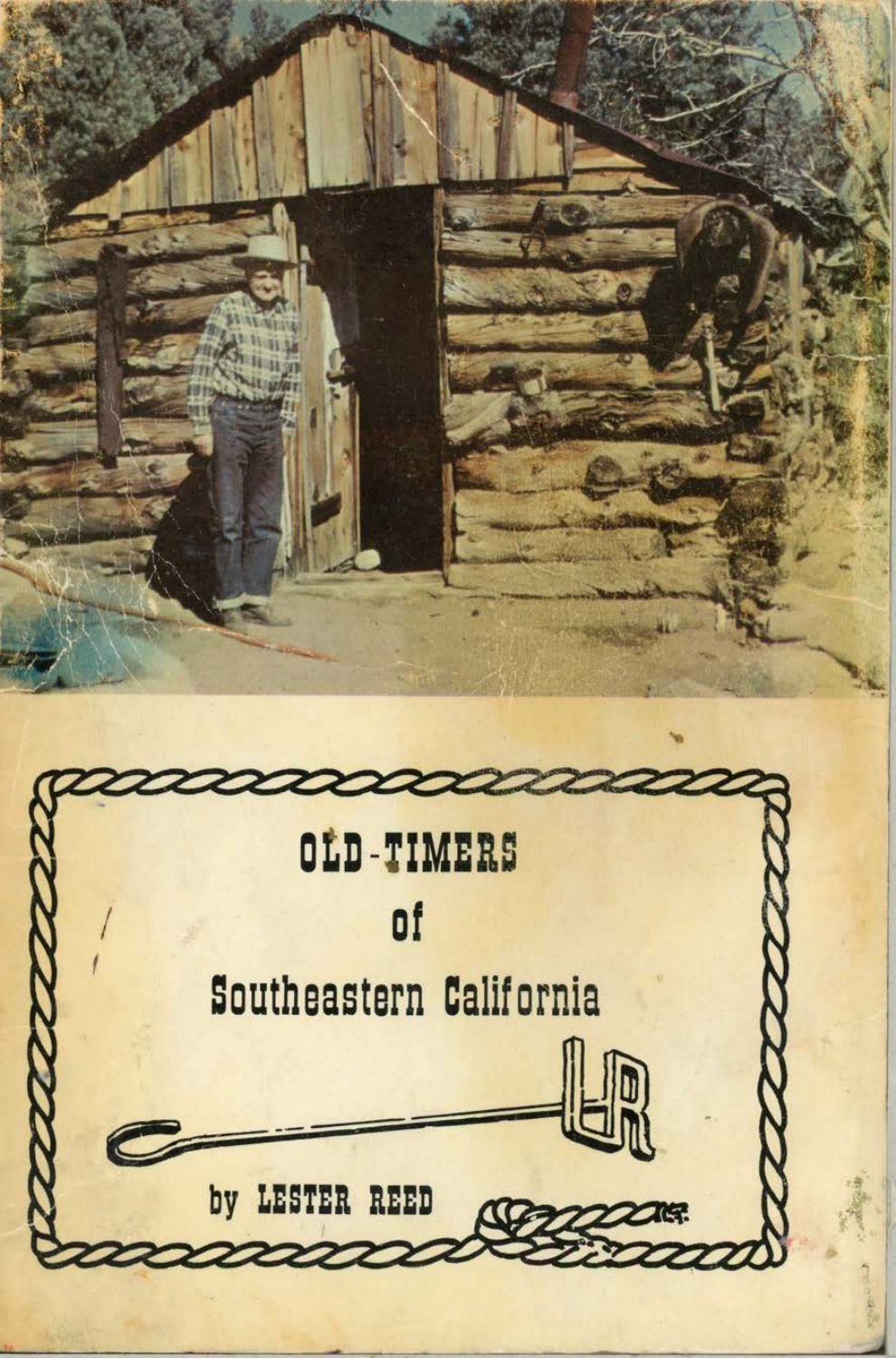## **GEORGE BROWN FAMILY**

Seldom do we find a person of 79 years still living in the house where he was born as in the case of George Brown at Olancha, California. George Brown was born January 20, 1887, in an adobe home on the beautiful little meadow ranch first deeded to Tom Passmore April 25, 1874. The deed was signed by President U. S. Grant. The adobe home served as the Olancha Post Office from 1870 to 1891. The postmaster was George Brown's grandfather William Walker.

George Brown's father, Alonzo Brown, was born February 5, 1852, at Pitiston, Kennebec County, Maine. He came to California in the forepart of October, 1877, by way of an immigrant train made up of box-cars. Alonzo Brown arrived in Reno, Nevada, from where he moved down into the Olancha area by way of the old dirt roads over which all travel was made by stagecoach, on horseback, or with freight teams.

Alonzo Brown's first job, after arriving in the Olancha area, was to herd sheep that were taken into the mountains for summer grazing. He worked for a time for a man by the name of Bellas who ran goats in the Haiwee area. After going onto the ranch at Olancha, Alonzo Brown had a blacksmith shop where he did repair work for teamsters and others who needed that kind of work done. He irrigated the meadow from which hay was cut and then hauled to mines at Darwin and Cerro Gordo. He at times served as relief driver on the stage between Keeler and Olancha, and at times between Olancha and Little Lake.

George Brown's uncles, Ed and Web Walker, had a place on the ranch at Olancha where they furnished feed for the teams of those who were



**Alonzo Brown home at Olancha where George Brown was born and.Jived near to 80 years. Place was sold in 1966 and tbe George Brown family moved to Lone Pine. Collection of George Brown family.**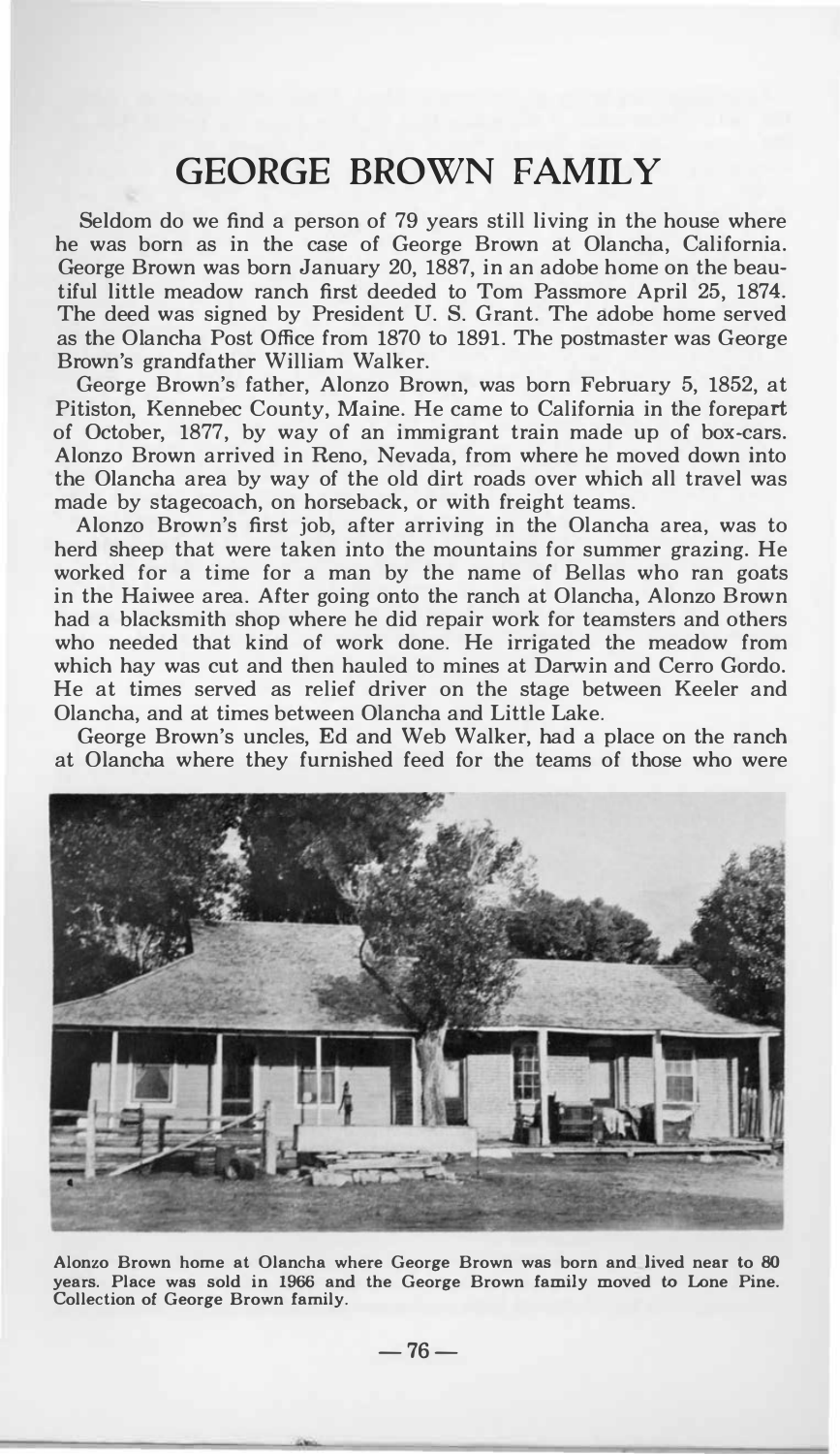

**Alonzo Brown family of Inyo County. Left to right: Annie Kimbler, half sister to George Brown, Alonzo Brown (father to George), George Brown, the mother, Charlotte Brown, and Laura Brown (sister to George Brown). Collection of George Brown family.** 

**hauling freight from Mojave to Bishop and other points throughout the Owens Valley. They also served meals to passengers on the stage coaches. George Brown tells of his uncles making cattle drives from the Owens Valley· to Mojave, and makes special mention of one drove of about 100 big steers being delivered in Mojave at \$20.00 per head.** 

**George Brown's Grandfather (William Walker) bought the Olancha Ranch from Tom Passmore, who was married to one of his daughters. To water the stagecoach teams and the stock of the freighters, the water was pumped by hand. To make the round trip between Bishop and Mojave with the freight teams required about one month's time.** 

**Back in the days before grazing permits were issued to the cattlemen, sheep were grazed in the Templeton, Ramshaw, and other areas of the High Sierras. George Brown's two uncles, Web and Ed Walker, were in charge of government leases to the sheepmen. Among them were the Compton Brothers who let their land holdings go back to the government. At that time, when the mountain area was sheep country, a Spaniard whose name was something like Arragan would pack salt from Saline Valley into the mountain sheep range. He used about eighteen mules in this operation, and carried about three hundred pounds on each mule as far as Olancha where he would drop about half the weight from each mule. Then he would come back to pick up what had been left. Quite different from salt being taken into the mountains by airplane or jeep as the cattlemen sometimes do today!** 

**One of the early-day incidents related to me by George Brown is one concerning some prospectors who moved into the Owens Valley at what is known as Fish Springs. At that time there was still trouble with the**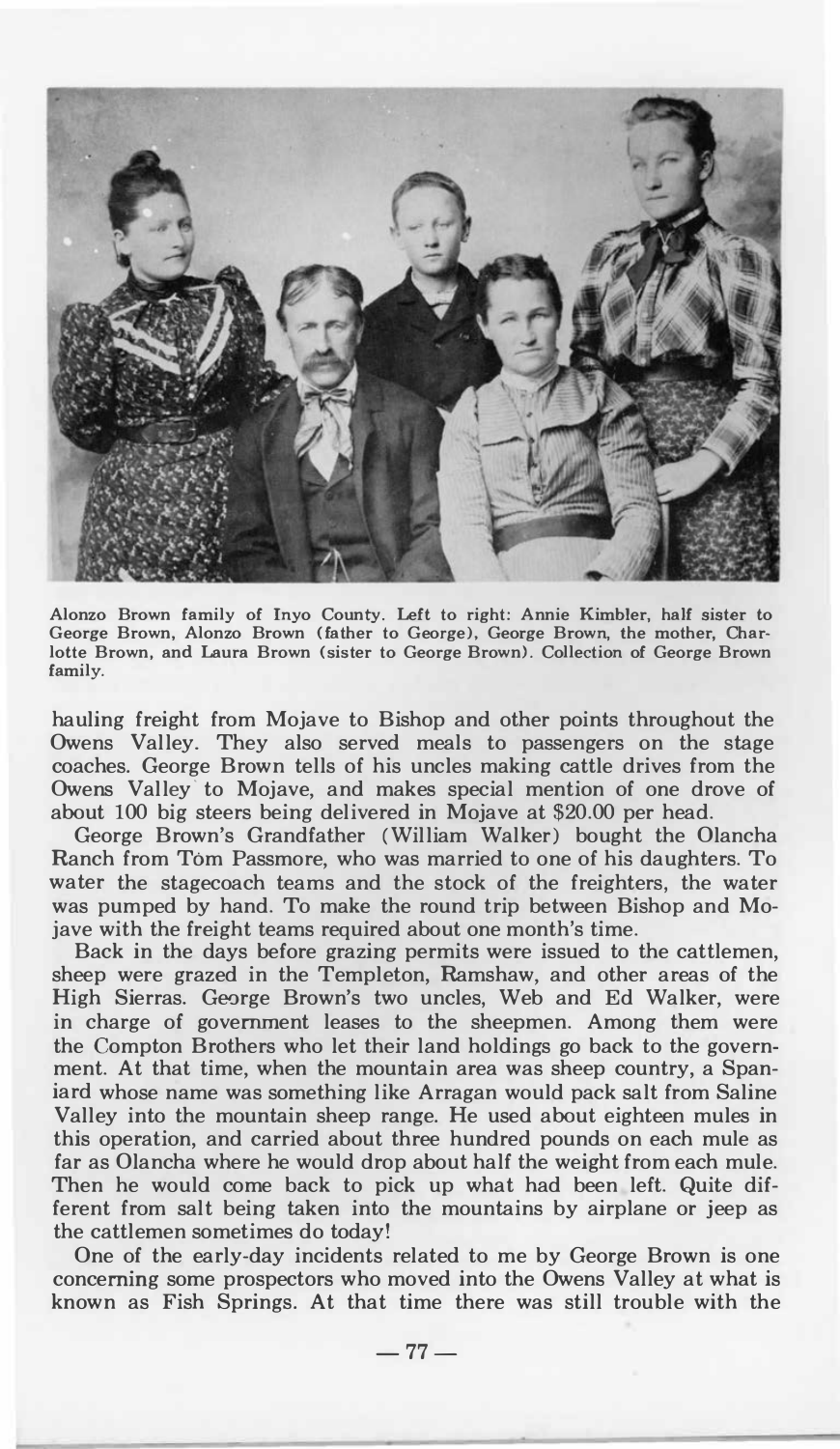**Indians who naturally objected to whiteman's interference. There were two brothers among the prospectors by the name of Bellas and one of them (Horace) claimed that the Indians would give no trouble if left alone. Always when going on prospecting tours for gold one man would be left in camp, and on a certain day Horace Bellas was the man to have his turn. When the other men returned, Horace Bellas was not in sight, but his body was soon found out near the spring.** 

**The prospectors then sent word of the killing to Fort Independence where some soldiers were stationed. Some of the soldiers went to the scene of the killing, and from there took the tracks leading from the place. The tracks led south to the Owens Lake to near where Bartlet now is, and there the soldiers found evidence the tracks they had been following led into the water. Evidently the soldiers located the best they could where the persons they had been trailing were submerged in the water and began firing. After a time there were no signs of activity in the water and bodies of dead Indians were found.** 

**I do not know just how, but it seems that afterward it was learned that one Indian had escaped by the use of a straw of somekind long enough that he could submerge below the surface of the water and none of the soldiers bullets had hit him. This incident was related to George Brown in later years by the brother to Horace Bellas. He told of how about two years after the brother had been killed, and it was known that one Indian had escaped, he was hunting in the vicinity of Haiwee meadows when he came upon the tracks of a barefoot man with two toes missing. This he knew to be the footprints of the Indian involved in the killing of his brother (Horace) so he started cautiously following with a load** 





**Horace (Bart) Bellows, early day goat owner of Inyo County, for whom Alonzo Brown herded goats. Collection of George Brown family.** 

**Web Walker, standing; Ed Walker, seated. Uncles to George Brown. Collection of George and Ada Brown.**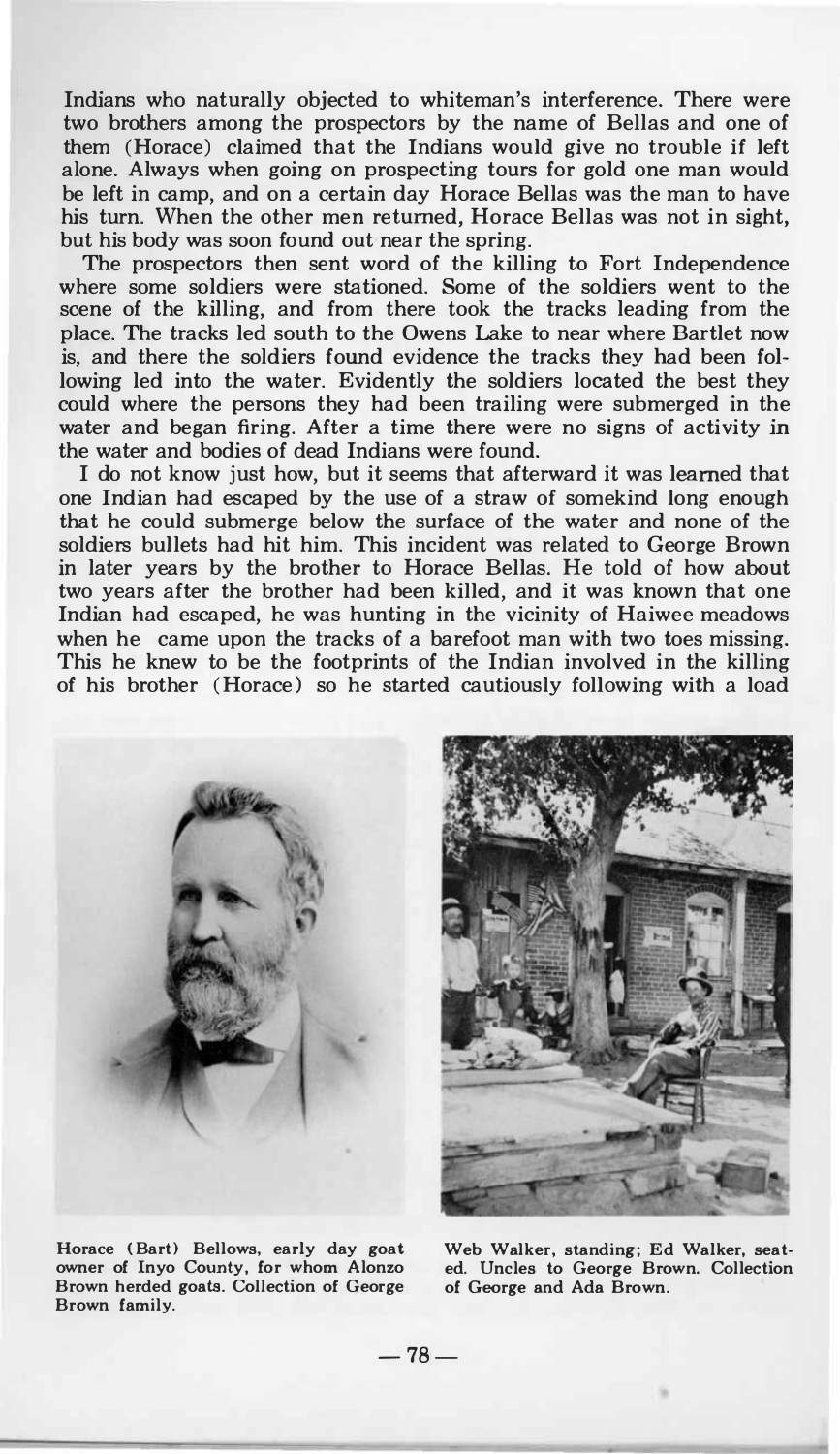

**Early day roundup in Monache Meadow of High Sierras, Tulare County. Collection of George Brown family.** 

of buckshot in one barrel of his **gun.** After a time Bellas saw the Indian not far ahead, and about that time the Indian saw **him,** so slipped out of sight behind a tree. Bellas, keeping out of sight, slipped up to as near to the tree as he could and waited. He told of how the Indian finally ventured to try to locate him, and then said no more about the incident. However, the Indian with two toes gone from one foot and known to have escaped from the soldiers at Owens Lake, was not seen after that, nor were any footprints with two toes gone seen any more.

Tom Passmore was killed at Lone Pine, California, when in line of duty as sheriff, and attempting to arrest a Mexican who was accused of robbery. This incident occurred inside a saloon, the place was immediately surrounded. One white boy, known not to be involved, was allowed to leave the place. After some shooting, two Mexicans broke from the saloon and managed to make their escape as far as just to the south of Diaz Lake where for years there has been a house and windmill. The two Mexicans were both killed and the bodies not removed until sometime later. This occurred in 1878, only about four years after the lands of the present George Brown Home had been deeded to Tom Passmore.

After the sheepman's day was over in the High Sierras to the west of Olancha, and grazing permits were being issued to the cattlemen, they decided to hold a rodeo in the Monache area where they had horse races, roping and bronc riding. George Brown tells of about two thousand people attending one such affair and all had to travel to the area on horseback and with their pack animals. There were volunteers to serve as cooks, some to serve as dishwashers, there were beeves to be butchered and the meat cared for by hanging out at night in the brisk mountain air and then well wrapped in canvas for the day and kept in a shaded place. There were volunteers to donate beef animals, others volunteered to bring in the wood and keep it chopped *fot* the outdoor kitchens where the cooking was done in Dutch ovens and the huge old camp frying pans.

I have heard George Brown tell of how the horse wranglers, when starting on their mission early in the morning, had to be careful not to ride over someone still in the bedrolls. After breakfast was served and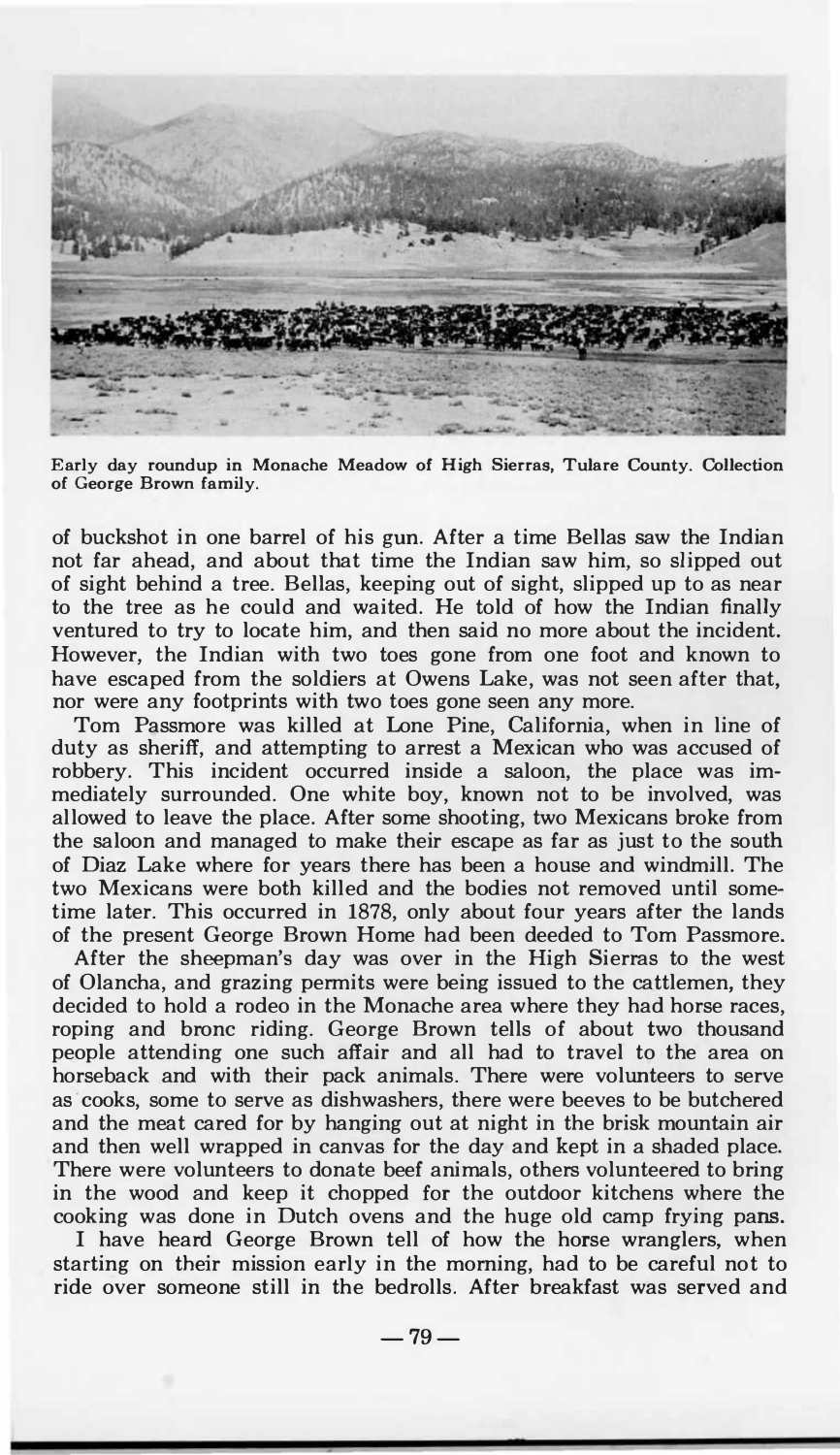**the horses had been wrangled for the day's activities, some cattle would then be rounded up to a certain place and held there for the roping events. When the ropers were ready, and each contestant was up for his turn, an animal would be parted from the band, and at a time signal, the roper or ropers would take after the animal parted out for their turn. There would be team roping and steer tying for the single roper.** 

**When the bronc riders' time came each man's horse would be taken out to where he was waiting with his saddle. The horse would be eared down by a couple of men while the rider saddled and mounted. There was no whistle to be blown at the end of 8 or 10 seconds. The rider rode until the horse quit bucking or he had been thrown. Often if the horse struggled very much during the process of being saddled, it was pretty well tired by the time the rider was up, and even though the rider was to ride until the horse quit, he did not experience the jolting that the riders of today can experience during the 8 or 10 seconds that can seem like an eternity before the whistle is blown. The horse that comes out of the bucking chute is usually at his best, and the man who keeps the best of them between his knees until the whistle blows has well proven himself to be a bronc rider.** 

**I do not know all the types of horse races they had at these celebrations, but I do know they had short distance cow horse races and stake races. The stake races are where they run to a certain place, then turn and run back to the starting point. To win this type of race requires a horse with good speed that has been trained to be reined. Many are the times I have heard Mark Lacey tell of winning this type of race on a little black horse that was gathered from the wild ones by Bev Hunter. In their events there would be the showing of reined horses.** 

**When George Brown was telling me of these celebrations, I asked who he considered some of the better ropers of that early day, and the first one he mentioned was Dee Gill, then Andrew Glen. Army Jefferson was** 



**First car of George Brown family. Collection of George Brown family.** 

**-80-**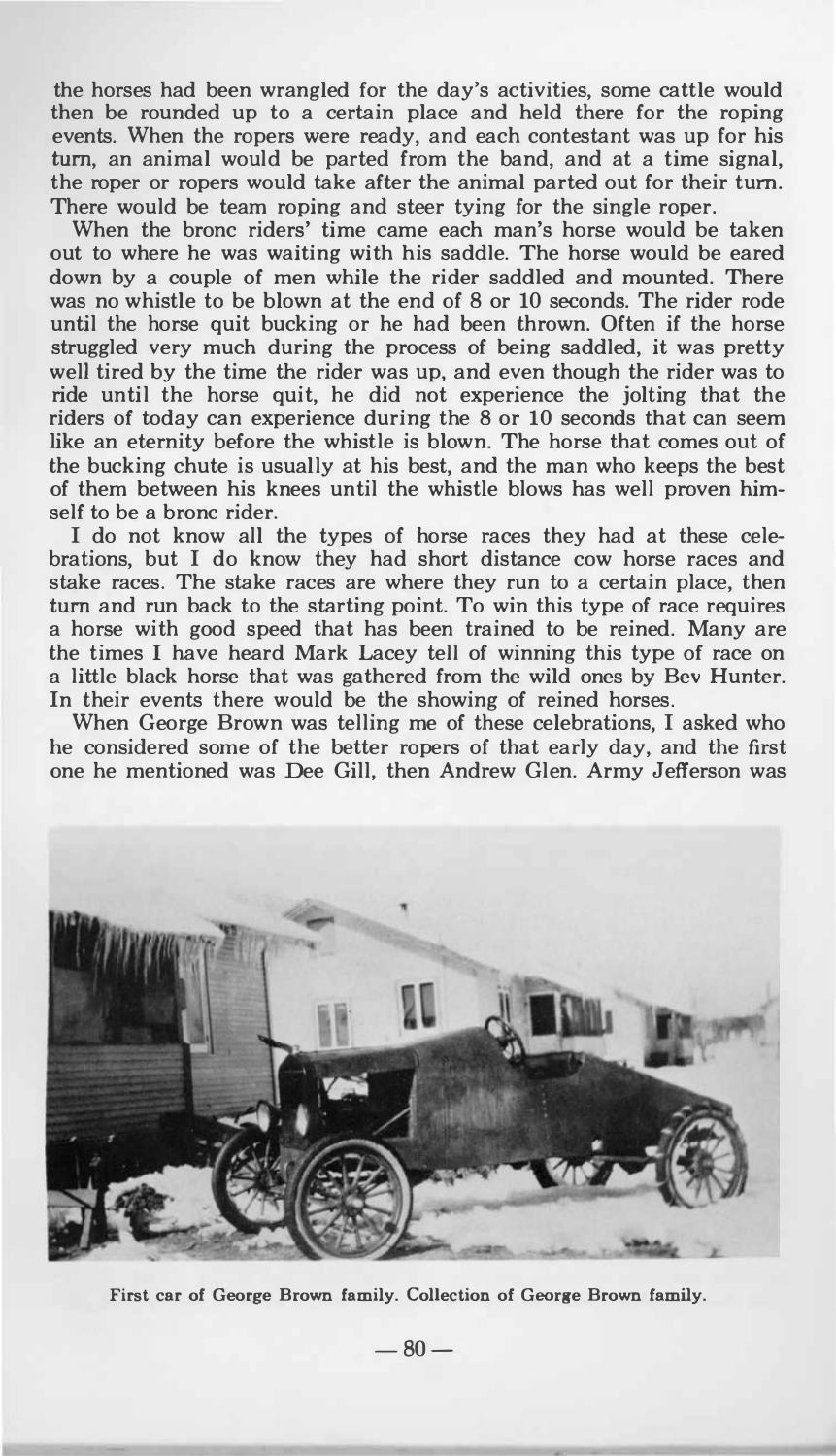mentioned as both a good roper and a good rider. Bev Hunter held his place, of course, among the ropers and riders. Another old-timer mentioned was Henry Stokes as being one of the better ropers and all-around good hands with horses and cattle. I never will forget the first time I saw this old-timer in the Monache area. My brother, "Gib," and I were looking for Lacey cattle when we saw someone coming in the distance riding a white horse, and "Gib" remarked, "Yonder comes an old-timer, notice the way he rides with the motion of the horse."

It would be difficult for me to try to describe just what it was that "Gib" meant, but I will have to say that this old-timer and the white horse each seemed to be part of the other, something that is typical only to the old-timers who spent most of their living days in the saddle. If a doctor was needed, many times the old-timer had to ride many miles to get one to ride back with him over the many miles to attend the patient if still alive. A fifty mile or more ride on horseback to deliver an important message was thought of as a necessity for there was no better way of transportation. The old-time cowboy's day was measured by the number of hours required to do a certain job. Then often at the end of the day he would have to go on night guard for at least part of the night.

Of the later date old-timers whom George Brown mentioned as being good ropers were Art Steel, Artie Lubken, Henry Olivas, Pete Olivas, Pete Garner, Wendell and Harold Gill. No doubt there are others whom he did not think of at the time.

When mentioning cattlemen who grazed the High Sierra Country in the summer time he mentioned such names as Hans Meyer, John Lacey Sr. and the Walkers. Other cattlemen were Artie and John Lubken, Silas Reynolds, Edwards, Summers and Butler. Crocker, Charlie Domini, Jens Ness, Bert and Ori Johnson, Powers, Stanley Smith, Miller, and Domingo Dominique, and very likely there were others whom he could not think of at the time.

George Brown married into an old-time family by the name of Cline, and his wife's name is Ada. Her father was Pleasant Cline. He was born at Downie, California, and his parents came from Michigan. For a time Ada Brown's father worked on a ranch at Georges Creek and then the family moved to Independence where she attended school. The Cline family lived in a tent for a time until an excitement developed concerning Rumbolt County, so the Cline family's possessions were all sold and they started on their way. Stopping for the night in Bishop at the grandmother's place (on the mother's side of the family) a severe snow came up, causing them to stay over for the winter and live in a tent.

The Cline children attended the Warm Springs School while living in the tent at the grandmother's place, and by the time spring came around, the Rumbolt County fever had worn off so Pleasant Cline leased what was known as the McBride Place for two years. From this place the Cline children attended the Riverside School. There were about 13 children attending this school, and all of them riding from their homes on horseback. The McBride place was located between Owens River and Owens Valley Canal, and all around them there was so much going on to interest young people that Ada Cline and her brother Charley did not learn enough to pass their grades. Cattle were being moved, great bands of sheep were passing through the area going to the summer ranges,

 $-81-$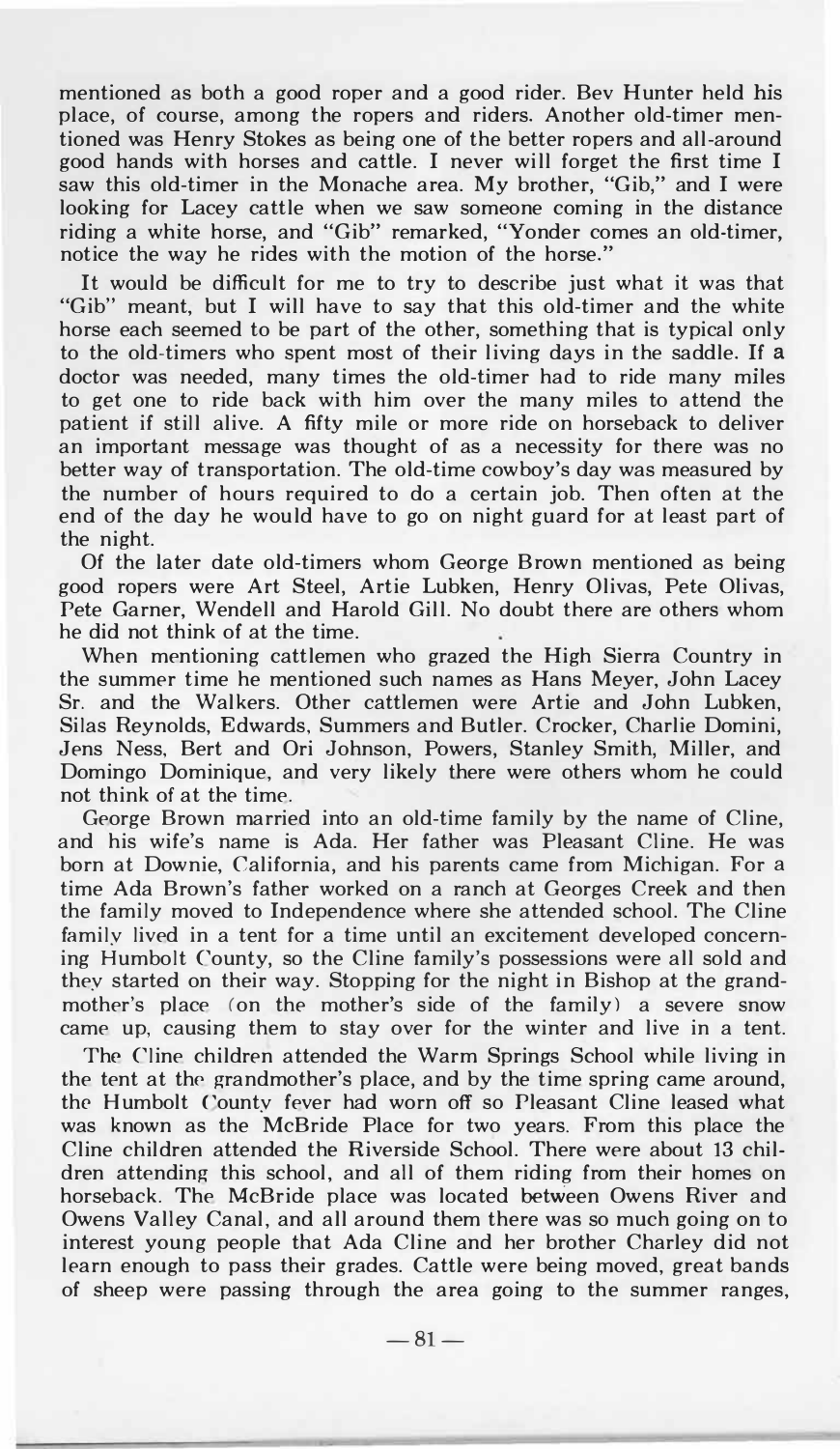

**A male sheep with double set of horns owned by George Brown. Collection of George Brown family.** 



**Alonzo Brown as early day blacksmith of Olancha. Collection of George Brown family.** 

and there was their father's trapline in which there could be some furbearers they would miss seeing if they got to school on time.

The school was near what was then known as Dixon Lane, and typical of the time there was a shed and mangers for horses. The second year the Cline children attended this school, they began catching up in their grades. The family had moved into Bishop, but Ada and Charley Cline continued attending the Riverside school, having to ride their horses about four miles. The Clines then moved to Owenyo where the school building was a box-car of the narrow gauge railroad. The eight Cline children all graduated from the eighth grade in the boxcar school at Owenyo, and then attended high school in Lone Pine.

Ada Brown tells about the death of her Uncle Jim Cline when Curley Fletcher, who wrote the Strawberry Roan song, took charge of the funeral services in his own way making it a farewell to a cowboy friend. This of course was pleasing to the Cline family, and instead of the usual organ music, there was a man seated on each side of the casket playing the guitar and singing songs that Curley Fletcher had written. After the music and songs, Curley Fletcher read a poem of his entitled: "SO LONG OLD PAL." The pallbearers were all dressed in their cowboy clothes, and of course, were some of his closer friends.

Wilfred Cline, whom I believe is a cousin to Ada Brown, has made quite a reputation for himself as a bronc rider and owner of one of the better bucking horse strings of California. I have heard persons say that Wilfred has collected some right good bucking horses by making the offer that if he could not ride the horse he would pay twice the price asked, or if he did succeed in keeping the horse between his knees the horse would be his at no cost. I feel quite confident that those who know **him** as a rider have not taken him up on that kind of offer.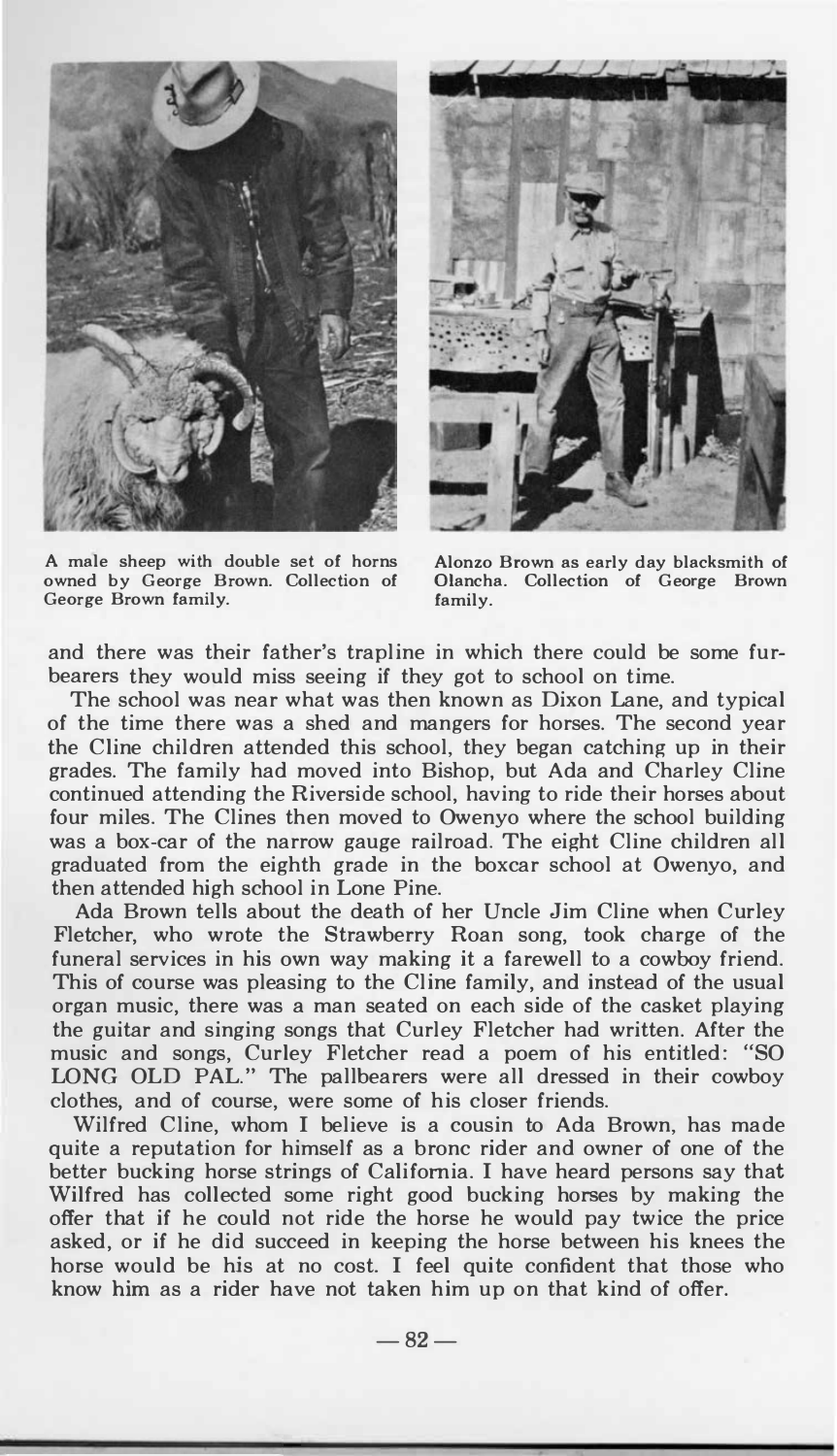George and Ada Brown have one son and one daughter. The daughter's first name is Lenis, and she is married to a man by the name of Munis. They have three young sons by the names of Danny, Kenny and Mikie. The son, George Jr., graduated from high school in 1954 and Diane Blum became his wife and began to encourage him to go on to school where he is studying to be a teacher in agriculture. My congratulations to George Brown Jr. as being one of those persons who realize that we never become too old to go to school.

George and Ada Brown have a fine collection of Indian arrowheads and have them nicely arranged for display. In their collection of things of special interest to them is a pitcher that was brought to America on the Mayflower that arrived off Cape Cod, Mass., November 9, 1620, with 103 Pilgrims.

Aside from being a lifetime cattleman, and always owning a small band of sheep, George is among the better coyote trappers of his time, and is expert in preparing the pelts for market. He is expert in the braiding of bridle reins and the long romal used by the old-time cowboys. He decorates the reins and romals with as fine a work in the making of what such workmen call buttons as I have ever seen. George is truly a native son of California, and is still living in the house where he was born January 20, 1887.



**George Brown of Inyo County old-timers. Collection of George Brown.family.**